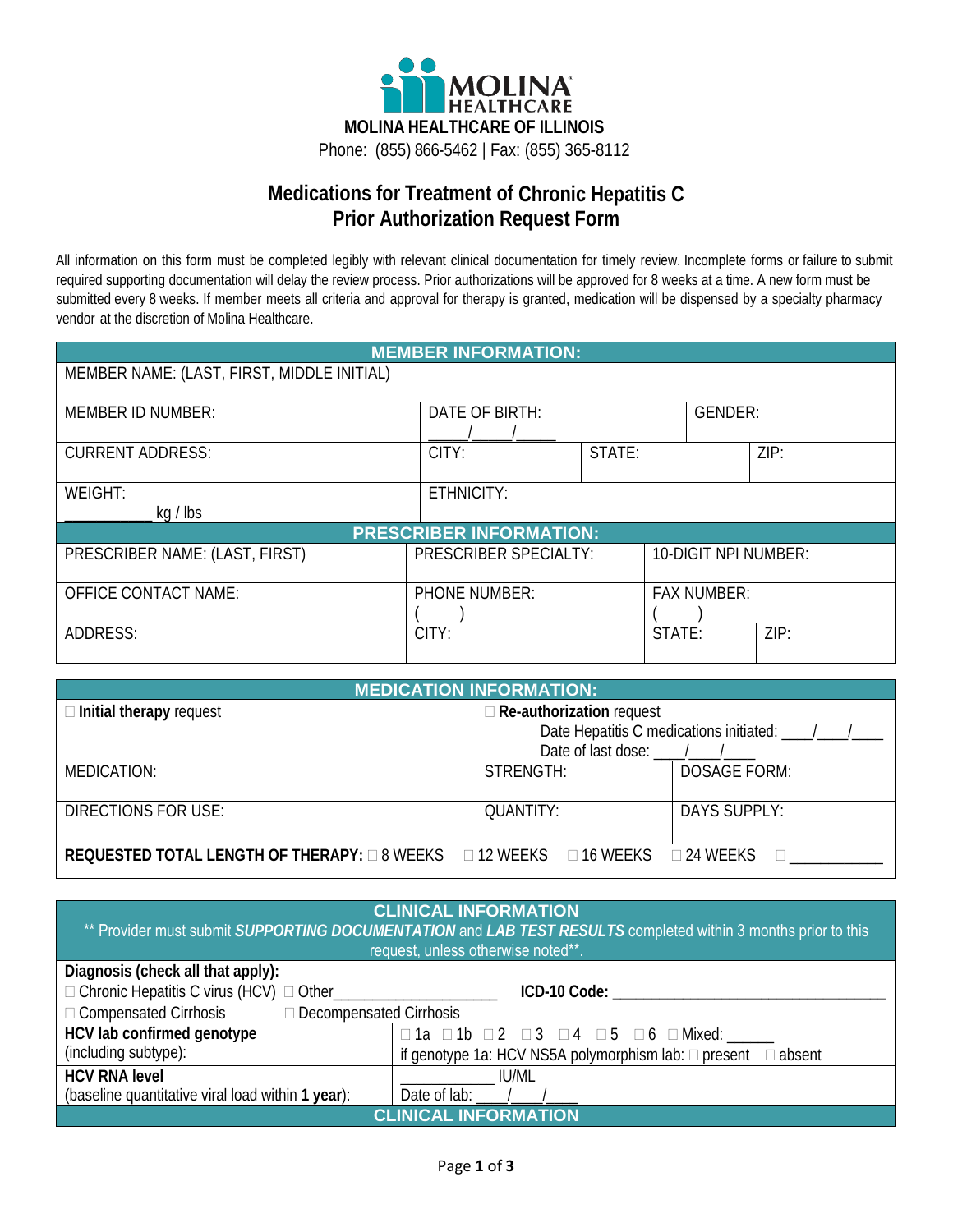|                                                                         | ** Provider must submit SUPPORTING DOCUMENTATION and LAB TEST RESULTS completed within 3 months prior to this<br>request, unless otherwise noted**.                                           |                                |                        |  |
|-------------------------------------------------------------------------|-----------------------------------------------------------------------------------------------------------------------------------------------------------------------------------------------|--------------------------------|------------------------|--|
| <b>LIVER ASSESSMENT</b>                                                 |                                                                                                                                                                                               |                                |                        |  |
|                                                                         | Metavir or equivalent Fibrosis score confirmed by ONE of the following tests:                                                                                                                 |                                |                        |  |
|                                                                         |                                                                                                                                                                                               |                                |                        |  |
|                                                                         | OR □ Transient elastography (FibroScan®): OR □ FibroSure® OR □ FibroTest® OR □ FibroMeter™                                                                                                    | Score:                         |                        |  |
| <b>LAB TESTS</b>                                                        |                                                                                                                                                                                               |                                |                        |  |
| 1. Liver function tests (LFTs)                                          |                                                                                                                                                                                               | $\Box$ YES                     | $\Box$ NO              |  |
| 2. Complete Blood Count (CBC) with white cell differential count        |                                                                                                                                                                                               | $\Box$ YES                     | $\Box$ NO              |  |
| 3. eGFR                                                                 |                                                                                                                                                                                               | $\Box$ YES                     | $\Box$ NO              |  |
| 4. Negative HBV screen (HBsAG, anti-HBs, and anti-HBc)                  |                                                                                                                                                                                               | $\Box$ YES                     | $\Box$ NO              |  |
|                                                                         | i. If positive: provide quantitative HBV DNA and verification of treatment regimen                                                                                                            |                                |                        |  |
| 5. Complete this section only if stage 4 fibrosis only:                 |                                                                                                                                                                                               |                                |                        |  |
|                                                                         | Bilirubin, albumin, International normalized ratio (INR), Child-Pugh score                                                                                                                    | $\Box$ YES                     | $\Box$ NO              |  |
| Child Pugh Score: _________                                             | Date: $\frac{1}{\sqrt{1-\frac{1}{2}}}$                                                                                                                                                        |                                |                        |  |
|                                                                         | $\Box$ Class A (5 – 6 points) $\Box$ Class B (7 – 9 points) $\Box$ Class C (10 – 15 points)                                                                                                   |                                |                        |  |
| <b>OTHER</b>                                                            |                                                                                                                                                                                               |                                |                        |  |
| 1. Clinic or consultation notes from specialist consultation            |                                                                                                                                                                                               | $\Box$ YES                     | $\Box$ NO              |  |
| 2. Signed patient commitment letter with treatment plan which includes: |                                                                                                                                                                                               |                                |                        |  |
|                                                                         | a. Anticipated dosing plan and required follow-up schedule                                                                                                                                    | $\Box$ YES                     | $\Box$ NO              |  |
|                                                                         | b. Description of schedule by which patient will obtain refill prescriptions                                                                                                                  |                                |                        |  |
|                                                                         | c. Information on how to reduce risk of exposure and transmission of the disease                                                                                                              |                                |                        |  |
|                                                                         | 3. Provider agrees to submit progress notes and HCV RNA levels to Molina within the first 8 weeks                                                                                             | $\Box$ YES                     | $\Box$ NO              |  |
|                                                                         | of therapy, 12 weeks after completion of therapy, and 24 weeks after completion of therapy, or                                                                                                |                                |                        |  |
| until the viral load is undetectable<br>PREVIOUS HCV THERAPY            |                                                                                                                                                                                               |                                |                        |  |
|                                                                         |                                                                                                                                                                                               |                                |                        |  |
| $\Box$ Hepatitis C treatment naïve:                                     | $\Box$ Hepatitis C treatment-experienced<br>*if yes, list prior treatment regimen and dates below                                                                                             |                                |                        |  |
|                                                                         |                                                                                                                                                                                               |                                |                        |  |
|                                                                         |                                                                                                                                                                                               | Date: _______ Weeks completed: |                        |  |
| <b>PATIENT READINESS and ADHERENCE:</b>                                 |                                                                                                                                                                                               |                                |                        |  |
| 1. Prescriber confirms that in his or her opinion, the patient is:      |                                                                                                                                                                                               |                                |                        |  |
|                                                                         |                                                                                                                                                                                               |                                |                        |  |
| b. Able to comply with dosing and other instructions                    |                                                                                                                                                                                               |                                |                        |  |
|                                                                         | a. Able to make appropriate decisions about treatment                                                                                                                                         | $\Box$ YES                     | $\Box$ NO              |  |
|                                                                         |                                                                                                                                                                                               |                                |                        |  |
| c. Capable of completing therapy as prescribed                          |                                                                                                                                                                                               |                                |                        |  |
|                                                                         | 2. Prescriber confirms that he or she is addressing the ongoing misuse of alcohol and/or continued                                                                                            |                                |                        |  |
| use of illicit IV drugs (if applicable).                                |                                                                                                                                                                                               | $\Box$ YES                     | $\Box$ NO              |  |
|                                                                         |                                                                                                                                                                                               |                                |                        |  |
|                                                                         | 3. Patient and prescriber are aware that non-adherence with regimen, or the patient's failure to                                                                                              | $\Box$ YES                     | $\Box$ NO              |  |
|                                                                         | obtain refills in a timely manner, may result in discontinuation of prior approval, unless the non-                                                                                           |                                |                        |  |
| adherence was due to situations beyond the patient's control            |                                                                                                                                                                                               |                                | $\Box$ NO              |  |
|                                                                         | 4. Has patient previously discontinued hepatitis C therapy prior to completion due to non-                                                                                                    | $\Box$ YES                     |                        |  |
| adherence?                                                              |                                                                                                                                                                                               |                                |                        |  |
|                                                                         | a. If yes, has provider counseled patient on adherence?                                                                                                                                       | $\Box$ YES                     | $\Box$ NO              |  |
|                                                                         |                                                                                                                                                                                               |                                |                        |  |
| 1.                                                                      | THERAPY CONTRAINDICATIONS, COMORBIDITIES *documentation required                                                                                                                              |                                |                        |  |
|                                                                         | Prescriber confirms the treatment regimen prescribed is not for an indication outside of the<br>FDA approved labeling, and no contraindications or significant drug interactions to treatment | $\Box$ YES                     | $\Box$ NO              |  |
| exist as specified in the product labeling                              |                                                                                                                                                                                               |                                |                        |  |
| 2.                                                                      | Does the patient have End Stage Renal Disease requiring dialysis?                                                                                                                             | $\Box$ YES                     | $\Box$ NO              |  |
| 3.                                                                      |                                                                                                                                                                                               |                                |                        |  |
| 4.                                                                      | Does the patient have severe kidney disease with GFR <30mL/min?<br>Is the patient taking prescribed or over-the-counter medication known to be contraindicated or                             | $\Box$ YES<br>$\Box$ YES       | $\Box$ NO<br>$\Box$ NO |  |